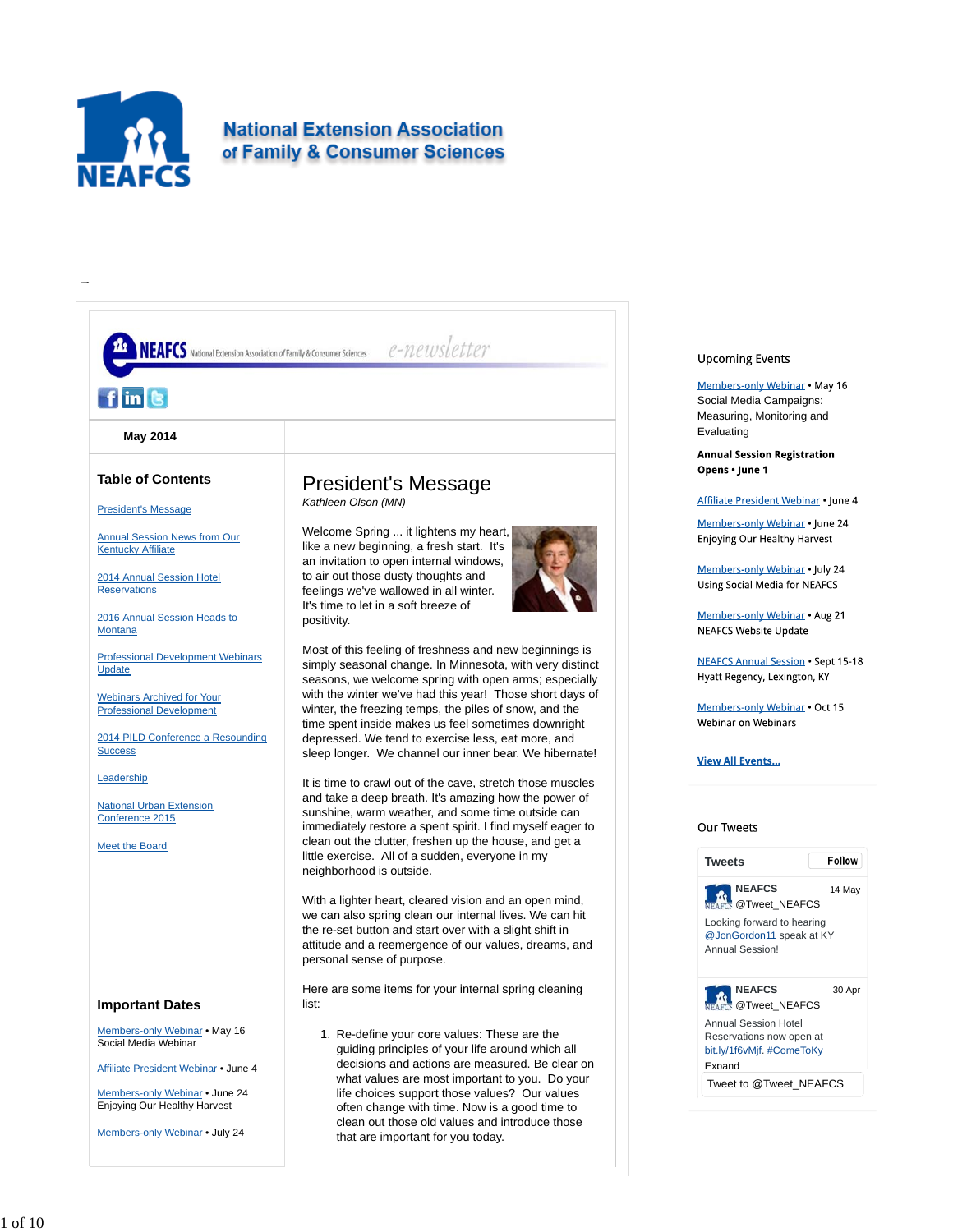Using Social Media for NEAFCS

Members-only Webinar • Aug 21 Website Update

NEAFCS Annual Session • Sept  $15 - 18$ Hyatt Regency, Lexington, KY

Members-only Webinar • Oct 15 Webinar on Webinars

**View All Events...**

**National Extension Association of Family & Consumer Science** 20423 State Road 7 Suite F6-491 Boca Raton, FL 33498 (561) 477-8100 jody@neafcs.org

- 2. Polish your relationships: There are people in all of our lives that we love and care for, but the relationship isn't as strong as it could be. Perhaps you've been pulled in other directions and have become neglectful. We sometimes allow relationships to slip into disrepair. Ask yourself how you can bring more communication and attention to your relationships. What do you need to change to be a better coworker, spouse, parent, or friend?
- 3. Shine up your routines: Shake up your life and create new routines and new ways of doing things. Even tiny changes, like taking a different route to work or eating breakfast before your shower rather than after, can make you feel different. Consider some larger changes too like joining an exercise group, learning a new skill, or visiting a new place (Lexington, KY?). Change challenges us and stretches us, allowing us to become more interesting people.
- 4. Dust off your inner peace: There are so many circumstances that we allow to rob us of our inner peace. We become so attached to outcomes that we become disturbed if we don't achieve them. We allow the moods and words of other people to hurt us, and grow defensive and angry over perceived slights. We stay in environments and situations that are too disruptive, or too draining. What might be disturbing your inner peace? How can you clear away those disturbances so you can enjoy a calmer, more content life?
- 5. Buff up your emotional maturity: Emotional maturity simply means having control over your emotions rather than your emotions controlling you. It means being able to accept people and situations as they are without needing to change them. Emotional maturity means to:
	- Think before you act
	- Show self-reliance
	- Take personal responsibility
	- Have patience
	- Connect with others in a cooperative and positive way
	- Exhibit honesty
	- Follow through, even when it is difficult
	- Show humility and say "I'm sorry."

Welcome Spring! Let's all take this opportunity to renew ourselves - to become the best person we can be. Give your inner self a good spring cleaning. How can you apply this personally, in your work and in your Association? As you shake out the cobwebs, the old and unnecessary parts of your life, you may discover new possibilities and joy you hadn't noticed hiding under the dust bunnies of winter – like magic!

Kathleen Olson

KathleenA.Olson

*P.S. Look for the magic wand in this newsletter. The first 3 members to email me at kaolson@umn.edu with*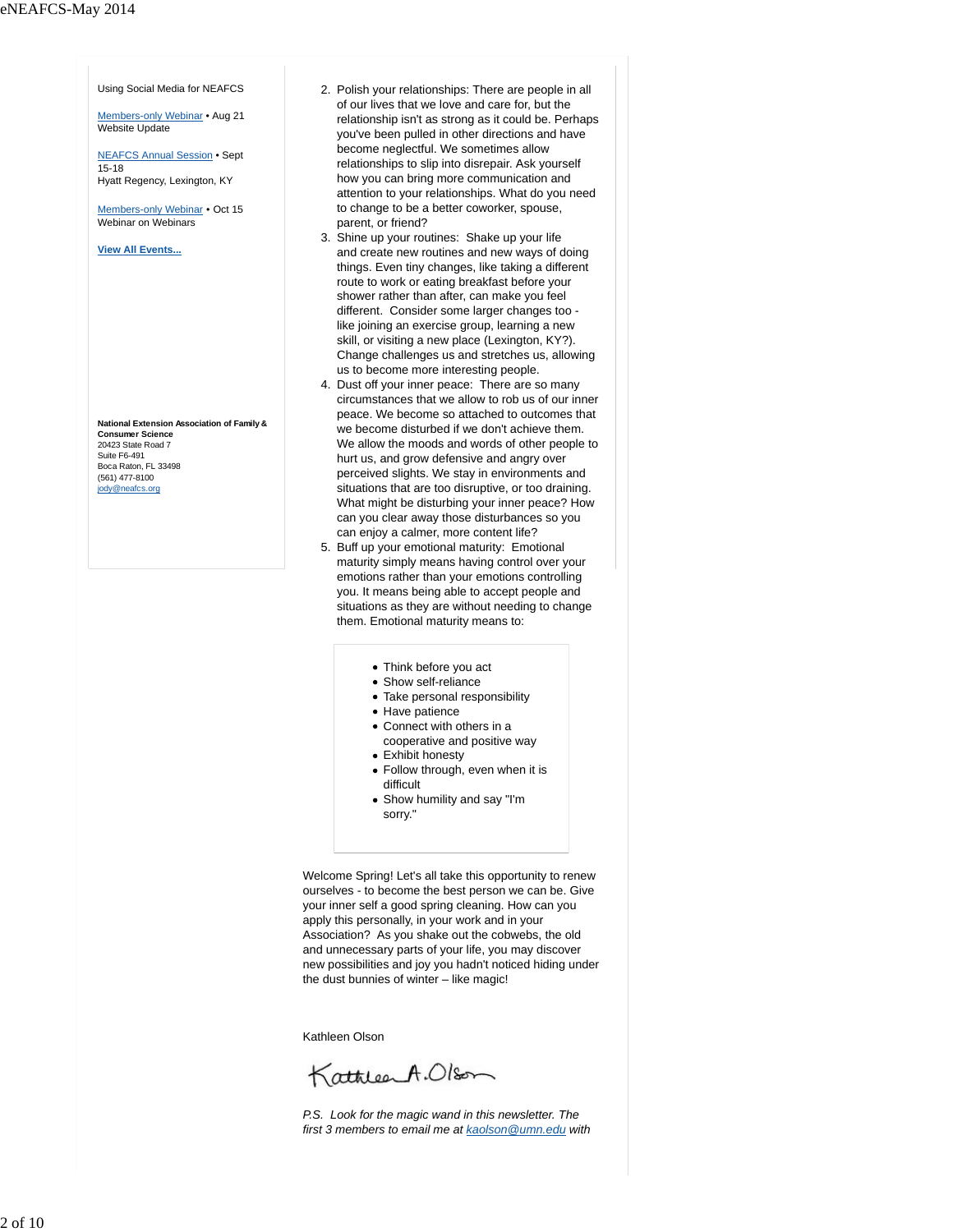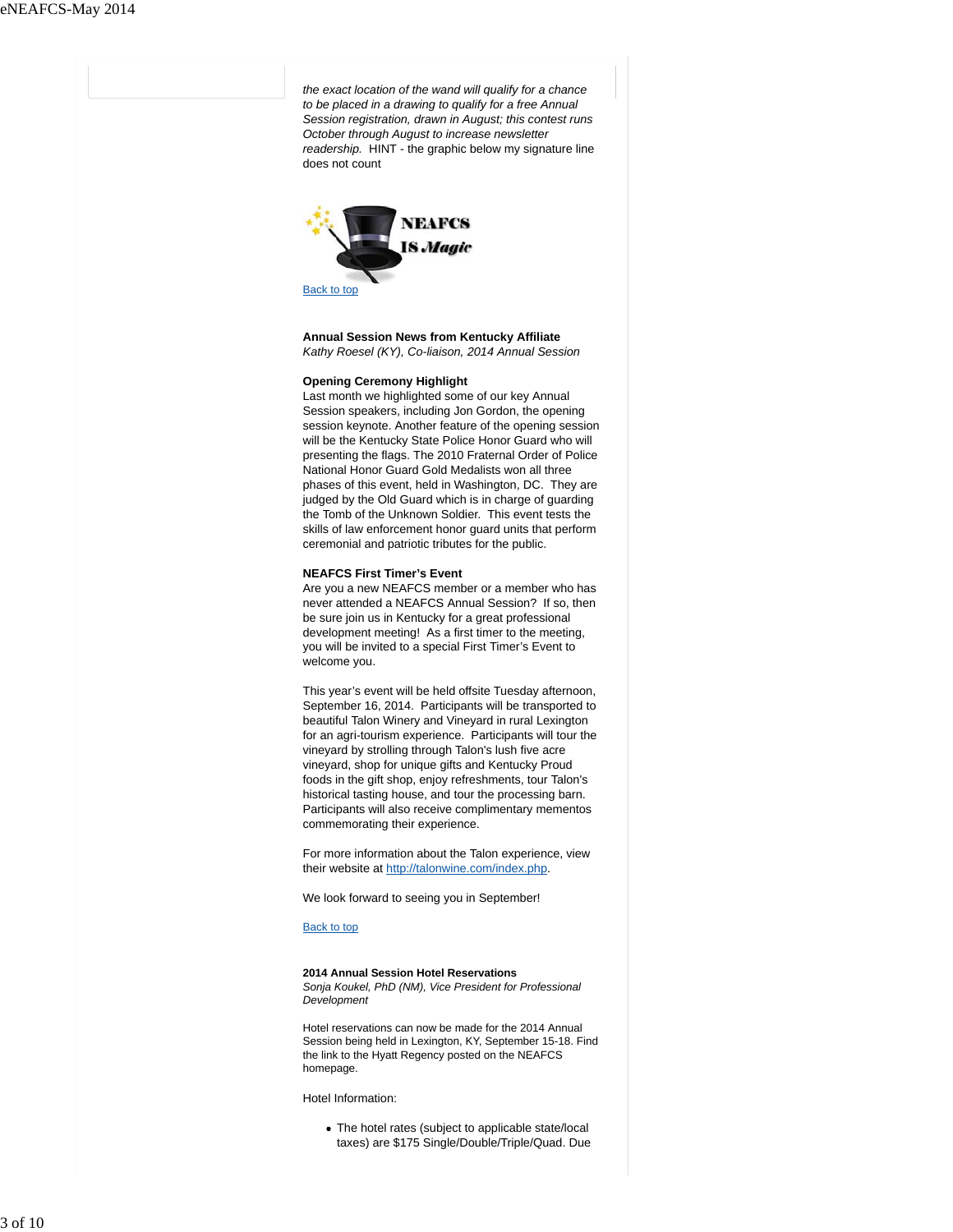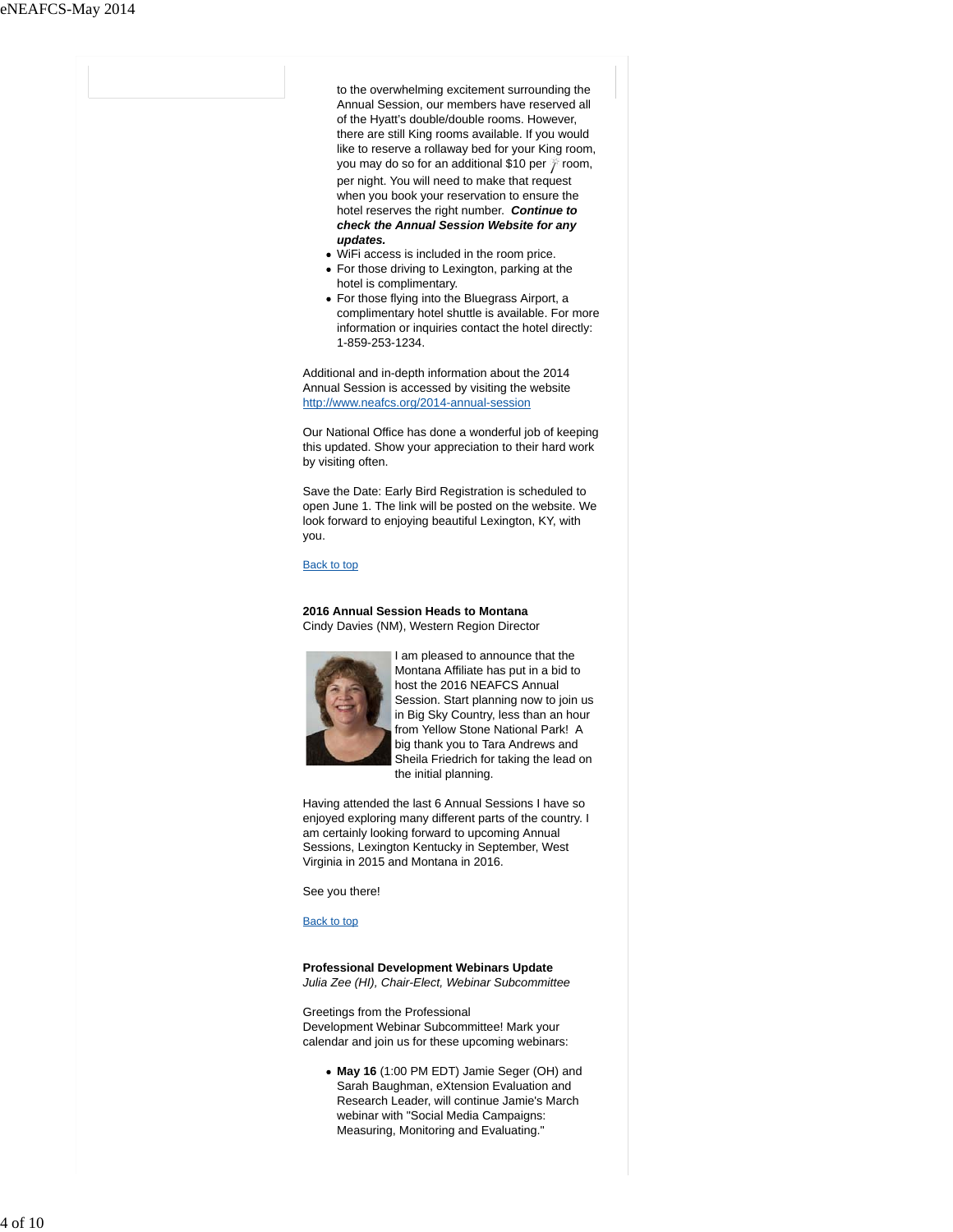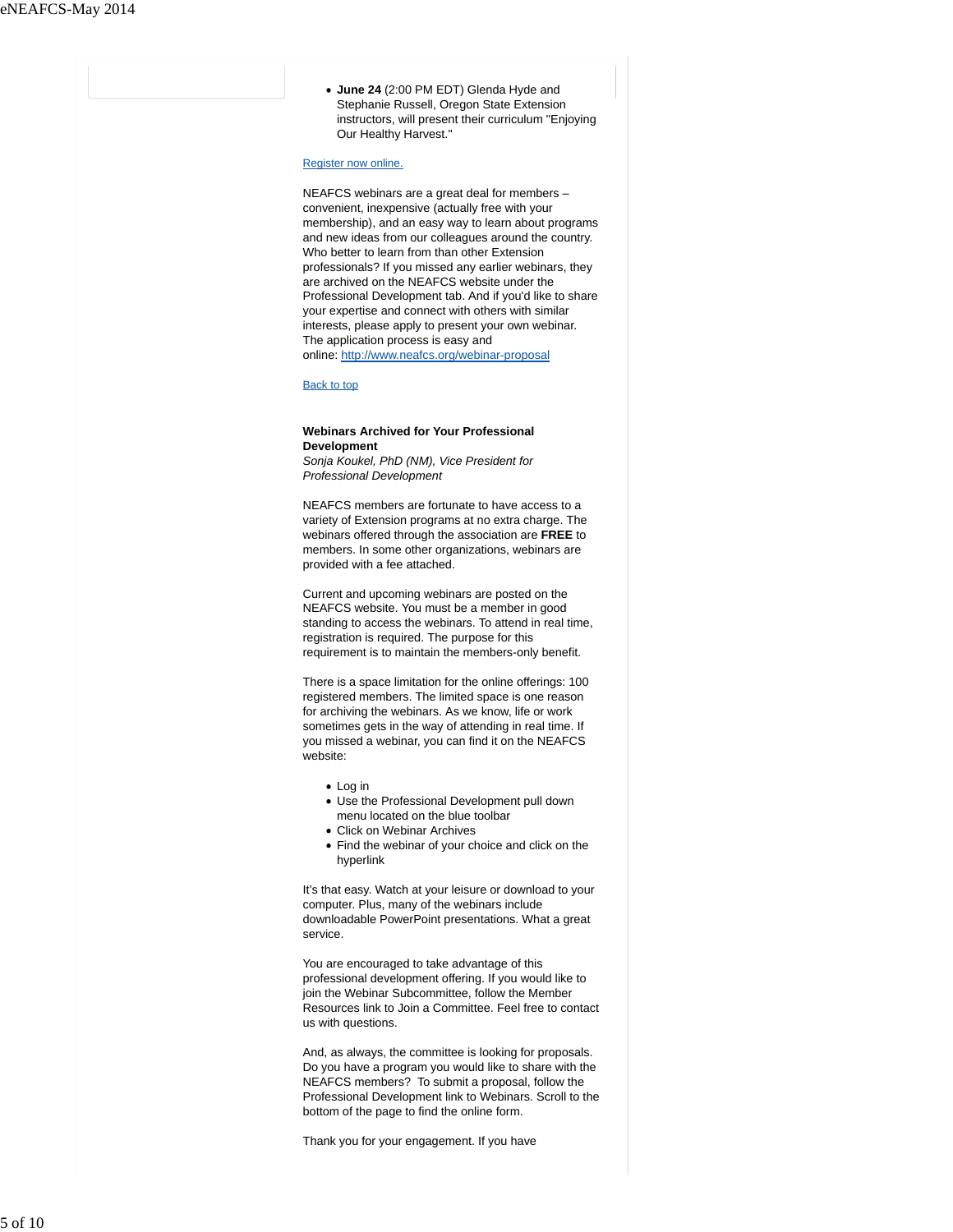suggestions or ideas to help make this service even better, please contact me via email, sdkoukel@nmsu.edu

Back to top

2014 PILD Conference a Resounding Success *Theresa C. Mayhew (NY), Vice President for Public Affairs* 



According to early evaluation results, this year's April 6-9, 2014, Public Issues Leadership Development (PILD) Conference, "Celebrating the Past, Leading the Future," apparently did just that. It featured inspiring keynotes, informative concurrent sessions, focused association meetings, extensive networking time, dynamic congressional visits, targeted

sightseeing opportunities, and luscious cherry blossoms to boot! Your national board was able to offer twenty (20) \$200 NEAFCS scholarships to first-time PILD attendees. Attendance at the NEAFCS meeting held late Tuesday afternoon was one of the requirements recipients needed to fulfill along with preparing a short paragraph summarizing their PILD experience. I'm pleased to report that I will be sharing those summaries with you over the next few months. Hopefully they will inspire those of you yet to attend a PILD conference to consider doing so next year (April 12-15, 2015) at the Hyatt Regency in Crystal City, VA. Here are some reflections from this year's group of scholarship winners:

*"This year's PILD conference was one of the best Extension conferences I have ever attended. I have been involved with Extension over 20 years and it was very educational and motivational in so many ways…I appreciated all the guidance on how to advocate for Extension. I look forward to attending next year."* **-- Karen DeZarn, Texas A&M**

*"It was a pleasure and an honor to represent NEAFCS at PILD. I gained the most from the presentation by Nancy Franz of Iowa State. Her discussion of articulating the public value of Extension was very relevant. It was nice to hear an approach (that) explains that what we do is not always a matter of statistics and dollars; (that) public value is the 'so what' that really makes a difference in society as a result of the program."* **– Jayne McBurney, North Carolina State**

*"I had a great experience at PILD. I have always been a little overwhelmed by talking to public leaders. This conference helped me to gain confidence in this area. One message that stuck out to me (is that) planning is not an event. It should be ongoing. Always focus on your strategy. Build in capacity to be more flexible and leave room to innovate."* **– Laura Sant, University of Idaho**

*"My participation at PILD surpassed my expectations! I felt empowered by all the speakers and encouraged by fellow Extension professionals as we celebrated our 100 anniversary. Having the opportunity to hear from our National Program Leaders was invaluable. The visit to my Congressman was very productive. I came back to my county with new ideas, new contacts and a refreshed sense of pride for being an Extension professional."* **– Edda Z. Cotto-Rivera, University of Georgia**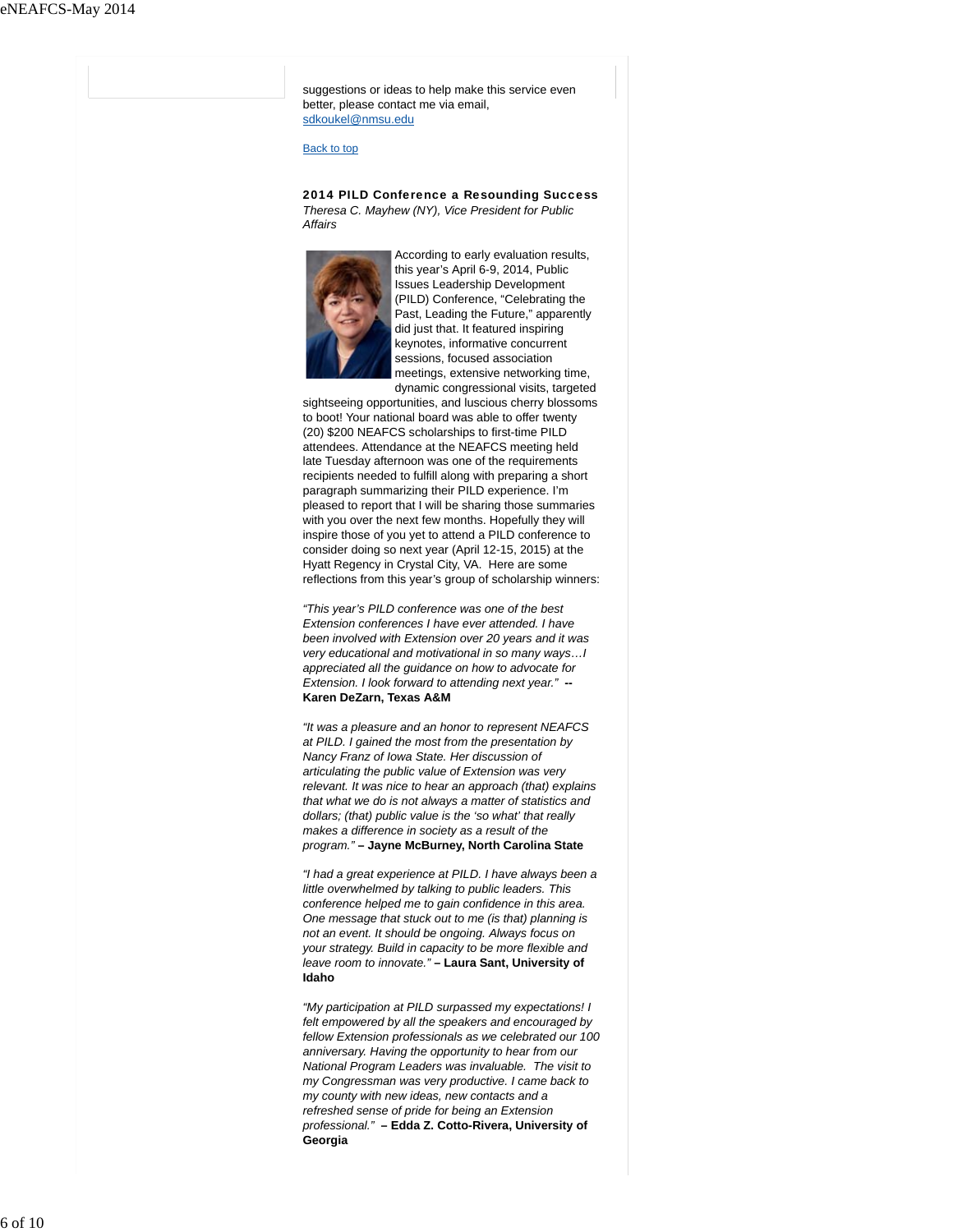*"By attending PILD, I learned more about how truly connected we are with NIFA and USDA at the national level and how local projects and programs can tie directly into national initiatives and priorities. However, it is up to individual educators to help make the connection between national level priorities and local level priorities. Making sure to frame the Extension message and story so it fits the priorities and goals of our elected officials is critical in maintaining our place in all counties in Oklahoma."* **– Sonya McDaniel, Oklahoma State**

#### Back to top

#### **Leadership**

*Sonja Koukel, PhD (NM), Vice President for Professional Development*



In all areas of our lives, we identify and talk about leaders and leadership. From the President of the United States to public educators, good leaders stand out and inspire others to greatness. Currently, I think of Jeff Bauman, a runner in the 2013 Boston Marathon who lost both his legs in the bombing incident. He wrote a book, *Stronger*, that depicts his road to

recovery. At the 2014 Boston Marathon, Jeff was at the finish line applauding runners as they crossed. I consider him a leader.

There are leaders in our everyday lives. I think of the community workers who strive to make lives better for the underserved and underrepresented – food kitchens, food banks, tutoring services for immigrants striving to learn English and improve the quality of life for themselves and their families, and there are many, many more. I have a quote that I've used for several years on my personal email account:

## *If you're uncomfortable then you're where you need to be.* **~ Dr. Margarethe Cammermeyer**

This statement reminds me that change is difficult and taking the lead in situations will force me out of my comfort zone. When I'm feeling pressure, this quote helps to bring it all into focus.

In preparation for this article, I went to the Internet and found these Best Leadership Quotes. Perhaps some will resonate with you:

*Management is doing things right; leadership is doing the right things.* **~ Peter F. Drucker**

*Don't tell people how to do things, tell them what to do and let them surprise you with their results.* **~ George S. Patton**

*Leadership is the art of getting someone else to do something you want done because he wants to do it.* **~ Dwight Eisenhower**

*I must follow the people. Am I not their leader?* **~ Benjamin Disraeli**

I also asked members of the NEAFCS Board to share with me their favorite quotes. Here are some offerings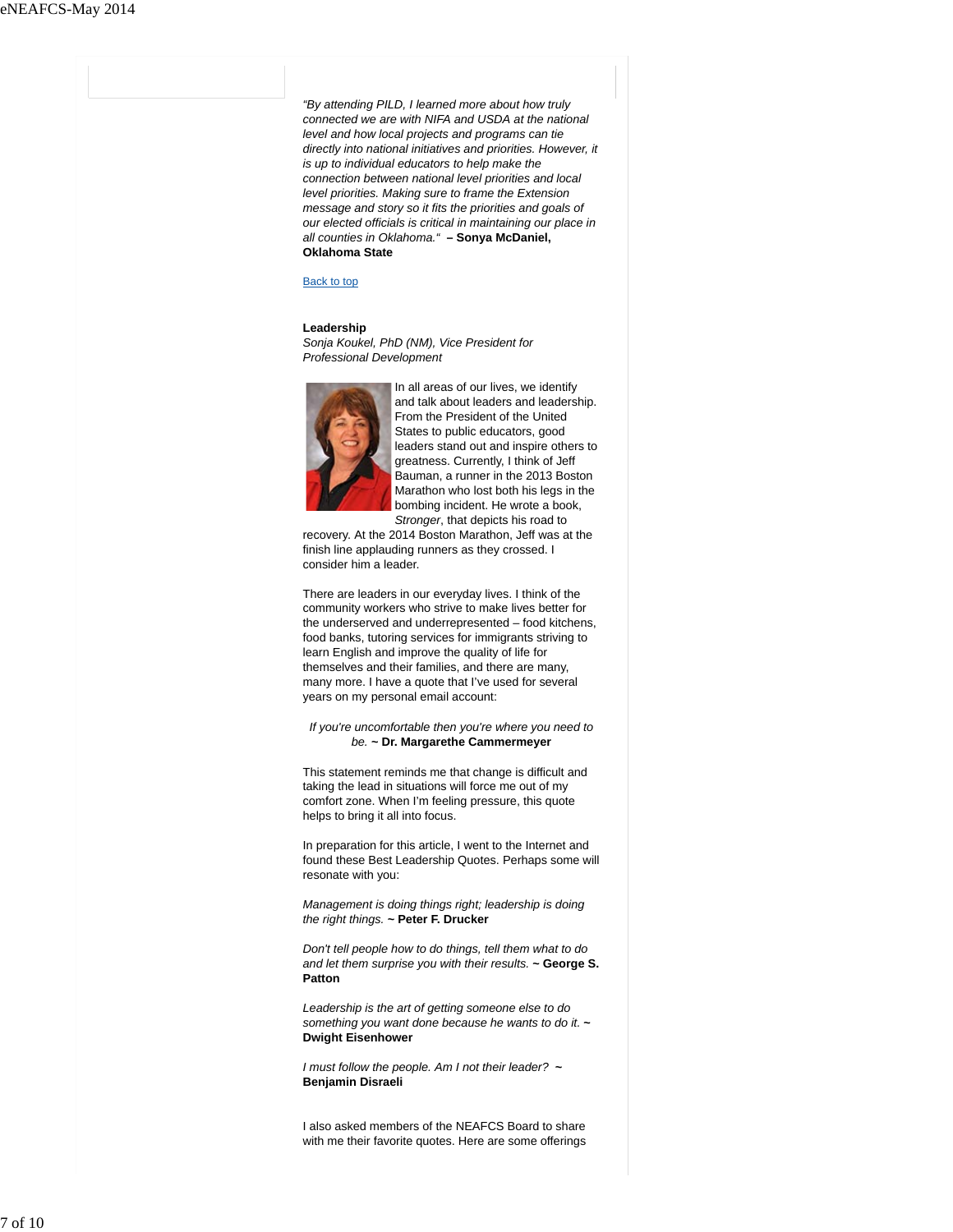| from our leaders (in no particular order):                                                                                                                                                                                                                                                                                                                                                                                                                                                                                                                                                                                                                                                                                  |
|-----------------------------------------------------------------------------------------------------------------------------------------------------------------------------------------------------------------------------------------------------------------------------------------------------------------------------------------------------------------------------------------------------------------------------------------------------------------------------------------------------------------------------------------------------------------------------------------------------------------------------------------------------------------------------------------------------------------------------|
| Your words are among your greatest tools. They're a<br>window into your vision, your values, your expectations<br>and your abilities. No matter how large the group, there<br>are messages you need to communicate constantly in<br>order to lead effectively. ~ NEAFCS President,<br>Kathleen Olson                                                                                                                                                                                                                                                                                                                                                                                                                        |
| Before you are a leader, success is all about growing<br>yourself. When you become a leader, success is all<br>about growing others. - Jack Welch. ~ VP for Public<br><b>Affairs, Theresa Mayhew</b>                                                                                                                                                                                                                                                                                                                                                                                                                                                                                                                        |
| Inspiring confidence in others with kind actions, honest<br>thoughts, and fair principles.<br>When a person has learned to be a good follower and<br>wants to go further. $\sim$ VP for Awards & Recognition,<br><b>Roxie Price</b>                                                                                                                                                                                                                                                                                                                                                                                                                                                                                         |
| If your actions inspire others to dream more, learn more,<br>do more and become more, you are a leader. - John<br>Quincy Adams. ~ National Office, Cindy Rosen                                                                                                                                                                                                                                                                                                                                                                                                                                                                                                                                                              |
| A successful leader is someone who has confidence to<br>make decisions and act on them. ~ National Office,<br><b>Jody Rosen Atkins</b>                                                                                                                                                                                                                                                                                                                                                                                                                                                                                                                                                                                      |
| And, in closing, I'll share this final quote that I think is<br>now my favorite:                                                                                                                                                                                                                                                                                                                                                                                                                                                                                                                                                                                                                                            |
| Only one man in a thousand is a leader of men -- the<br>other 999 follow women. ~ Groucho Marx                                                                                                                                                                                                                                                                                                                                                                                                                                                                                                                                                                                                                              |
| Thank you to all our members who step up and lead.<br>Our profession is stronger because of you.                                                                                                                                                                                                                                                                                                                                                                                                                                                                                                                                                                                                                            |
| Resource:<br>http://www.famous-quotes-and-quotations.com<br>/leadership-quotes.html                                                                                                                                                                                                                                                                                                                                                                                                                                                                                                                                                                                                                                         |
| Back to top                                                                                                                                                                                                                                                                                                                                                                                                                                                                                                                                                                                                                                                                                                                 |
| <b>National Urban Extension Conference 2015</b><br>Honoring the past, living the dream, embracing the<br>future.                                                                                                                                                                                                                                                                                                                                                                                                                                                                                                                                                                                                            |
| Urban Extension Professionals play an important role in<br>the vigor of Extension programming across our nation.<br>Programming in urban areas must remain dynamic and<br>adaptable to meet the fast pace of urban needs and<br>provide urban communities with reliable,<br>research-based information from our nation's top<br>Universities. From May 4-7, 2015, the National Urban<br>Extension Conference will be taking place in Atlanta,<br>Georgia. Plan to come join urban Extension<br>Professionals from across the nation to share emerging<br>issues, be inspired by Urban Extension impacts, and<br>look to the future for ways to link urban communities<br>with the research that continues to improve lives. |
| Attendees will enjoy all that the city has to offer and see<br>Urban Extension at its finest, from dynamic<br>programming with 4-H and youth, to innovative Family<br>and Consumer Science programming and the latest in<br>urban agriculture and natural resource conservation in<br>the metropolitan area. Atlanta links successful urban<br>programming throughout several counties and<br>showcases the integration of program areas. You will<br>be sure to experience exceptional examples of urban                                                                                                                                                                                                                   |
|                                                                                                                                                                                                                                                                                                                                                                                                                                                                                                                                                                                                                                                                                                                             |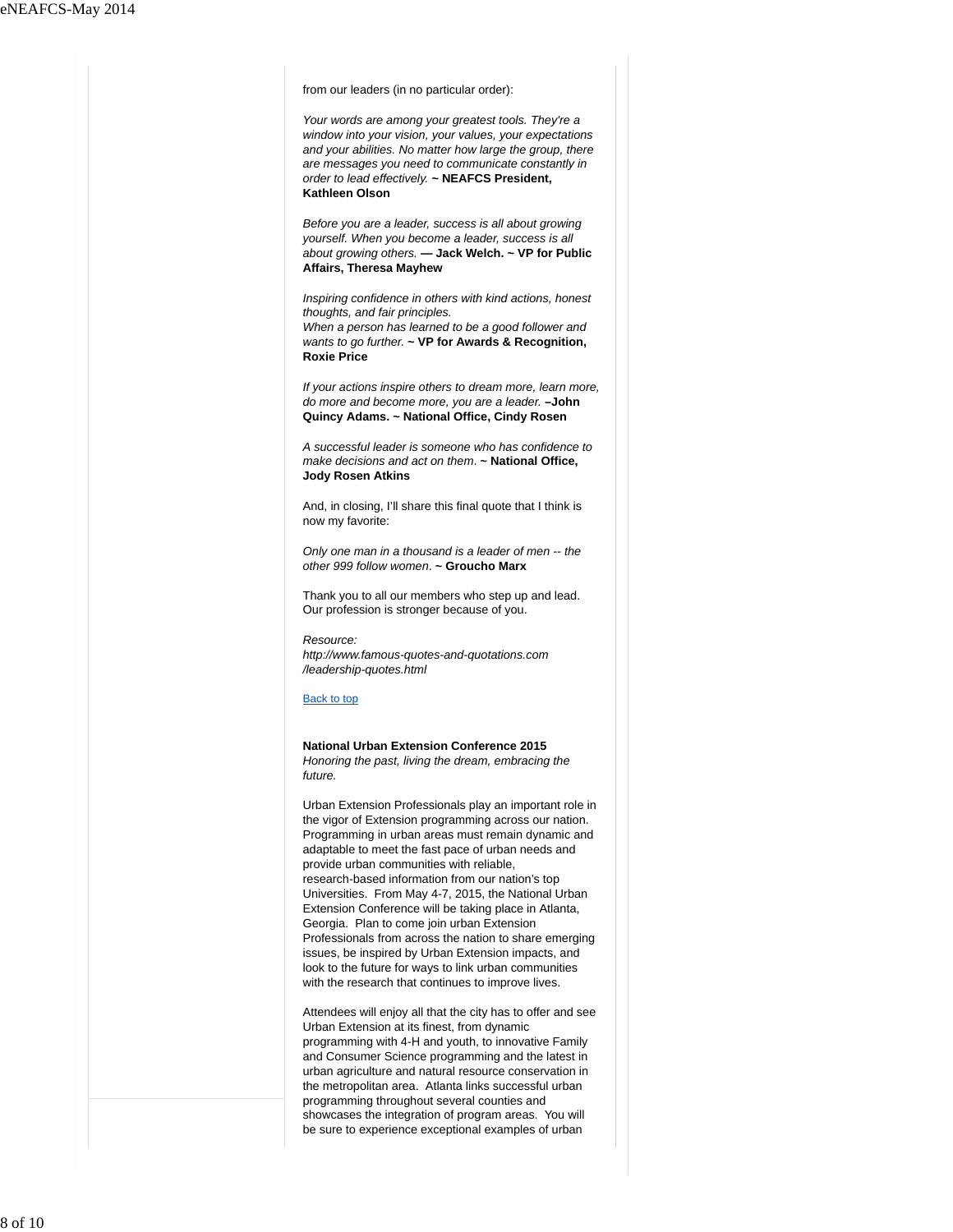extension and the impact it can make in metropolitan communities.

Join us by submitting a proposal for one of the three types of presentations to share your knowledge and experience with your colleagues. Sessions are 60 minute workshops, 30 minute road runner sessions with similar goals being paired together for a 60 minute session, and poster sessions.

For more information and to submit a proposal, go to: http://urbanextension2015.com/. The deadline for proposal submission is October 1st. This is a great opportunity for sharing your best practices in Extension. If you would like to serve as a proposal reviewer visit the website and register by June 1.

Come to Atlanta in 2015 as we "Honor the past, live the dream and embrace the future" of Urban Extension. Learn more, submit a presentation application and sign up to receive more information about the conference at http://urbanextension2015.com/.

Back to top

### **Meet the Board**

*Sonja Koukel, PhD (NM)*, *Vice President for Professional Development*

This is the second article I've written for the Meet the Board section of the NEAFCS newsletter. I'll not expound on the personal history I shared in the December 2012 edition of eNews. For those who did not read that article or for those who would like to refresh their memories, the article can be accessed at this URL:

# http://www.neafcs.org/eneafcs-december-2012

For this, my last Meet the Board article for my tenure as VP for Professional Development, I will share with you how I got to where I am today in my career. I've shared this story with others and received such positive feedback that I thought, as my swan song, I'll share again with a few hundred of my closest friends.

It's 1996, Las Vegas, NV. I'm working as a store manager for an independent fabric boutique that specializes in designer, wedding/special occasion, and quilting fabrics. The store is beautiful and staffed by incredibly creative and knowledgeable women.

One of my job responsibilities was to market the sewing machines since those were the source for most of the shop's profit. In this capacity, I worked with Family and Consumer Sciences teachers at the high school level. Overtime, I noticed that these professionals enjoyed a higher salary than I while working fewer hours. Additionally, I recognized that a few of the women employed by the fabric store (in their 60's, single, living on one income) hovered just above the poverty line and their options for increasing their incomes were becoming scarce. At the time, our situation was such that my income didn't really affect our household budget. However, as I looked down the road, I realized that should anything happen to my husband (the breadwinner of the family), I could be in the same situation as the women I worked with. I knew a change needed to be made.

In the past, I worked as a restaurant manager and a